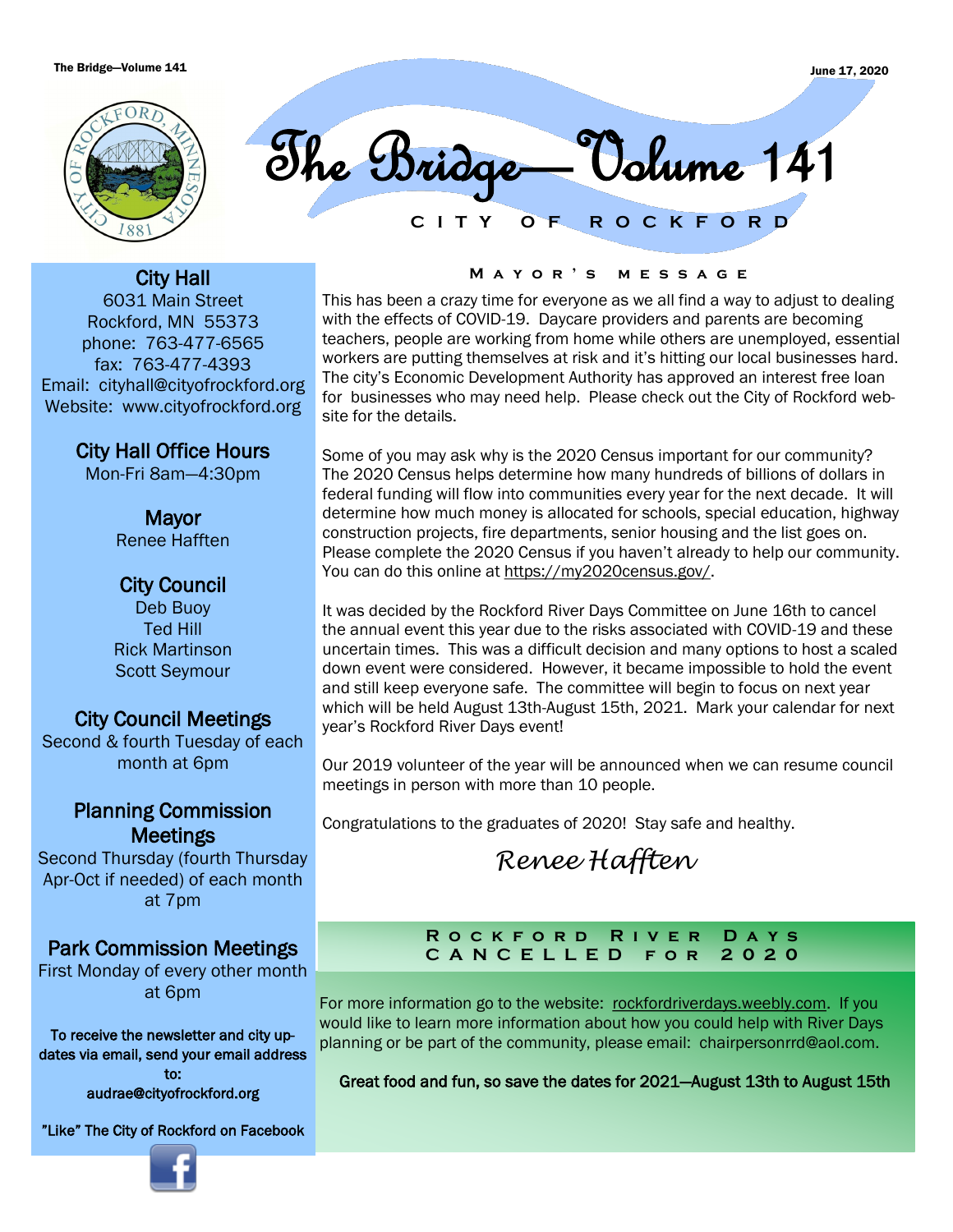# **R o c k f o r d L i b r a r y**

# Located at 8220 Cedar Street (763) 477-4216

The building is closed but they are offering curbside pickup during our regular hours:

Monday: 10 am to 6 pm, Tuesday: 3 pm to 7 pm, Wednesday: 10 am to 6 pm, Thursday: 3 pm to 7 pm. Friday: 2 pm to 6 pm, Saturday: 10 am to 1 pm

Items can be requested from our catalog at [www.griver.org](http://www.griver.org) with a library card. If you don't have a library card, you can call the library at 763-477-4216. When items arrive they can be picked up in our parking lot.

For more information see their website: www.griver.org

### **R o c k f o r d F i r e D e p a r t m e n t**

The Rockford Fire Department is looking for NEW members. Paid on call. No experience needed. Training will be provided. Applications are available at City Hall or online at: www.cityofrockford.org

# **D o g l i c e n s e s**

The City of Rockford licenses dogs for a 2 year period. The current licenses expire June 30, 2020. You must apply for your new license at City Hall during office hours. A current certificate that the dog has been vaccinated for rabies is required to process the license.

Fee's for licenses: Spade/Neutered \$12 or Other \$18

A kennel permit is required to have three or more dogs.

**C o n s u m e r C o n f i d e n c e R e p o r t**

The 2019 Consumer Confidence Report (CCR) regarding drinking water for the City of Rockford is posted on the city's website. Select City Departments / Public Works

The Rockford Area Seniors meet the 2nd Monday of each month at different locations. Attend and find out more information about activities or call Marilyn Blake (763) 331- 5896. Membership is \$10 per year. Upcoming meetings:

- Monday, July 13th-Riverside Park-8220 Elm Street
- Monday, August 10th-Delano Senior Center
- Monday, September 14th-Rockford Community Center

Locations of meetings subject to change due to COVID-19.

#### **P** A G E 2 **THE BRIDGE-VOLUME 141**

### **R e n t a l D w e l l i n g L i c e n s e**

If you are renting a residential property within the City of Rockford you are required by city code to have the property licensed.

If you already have an existing Rental Dwelling License it is time to renew it for 2020/2021. The City Council has established a fee for rental property licenses. Stop by City Hall or go on-line to obtain the license application. All applications need to be submitted to City Hall no later than June 30, 2020

# **L a w n S p r i n k l e r s**

Residents installing a lawn sprinkler system need to apply for a building permit before installation. A site plan with the proposed placement needs to be submitted with the permit and fee. The permit fee is \$51.00.

## Rockford Farmers Market

Fridays (June-October) 3pm—6:30pm Rockford City Parking Lot—6121 Main Street At the corner of Main Street & Cedar Street Website: http://rockfordmarketweebly.com

# **S w i m m i n g P o o l s**

All swimming pools with a capacity of five thousand (5,000) gallons and a depth greater than thirty (30) inches requires a permit and a yearly inspection. Contact City Hall if you need to apply for a permit.

# **T a l l G r a s s & N o x i o u s W e e d s**

The city has an ordinance regulating the height of grass. The ordinances states that grass shall not exceed 12" and all noxious weeds and other rank growths of vegetation upon public or private property must be removed.

Typically 5 days are given for tall grass and less if there are noxious weeds.

# Thank you for your cooperation and taking pride in the city!



# Contact Information:

PO Box 413, Rockford, MN 55373 Website: www.rgchamber.org Email: [rockfordgreenfieldchamber@gmail.com](mailto:rockfordgreenfieldchamber@gmail.com)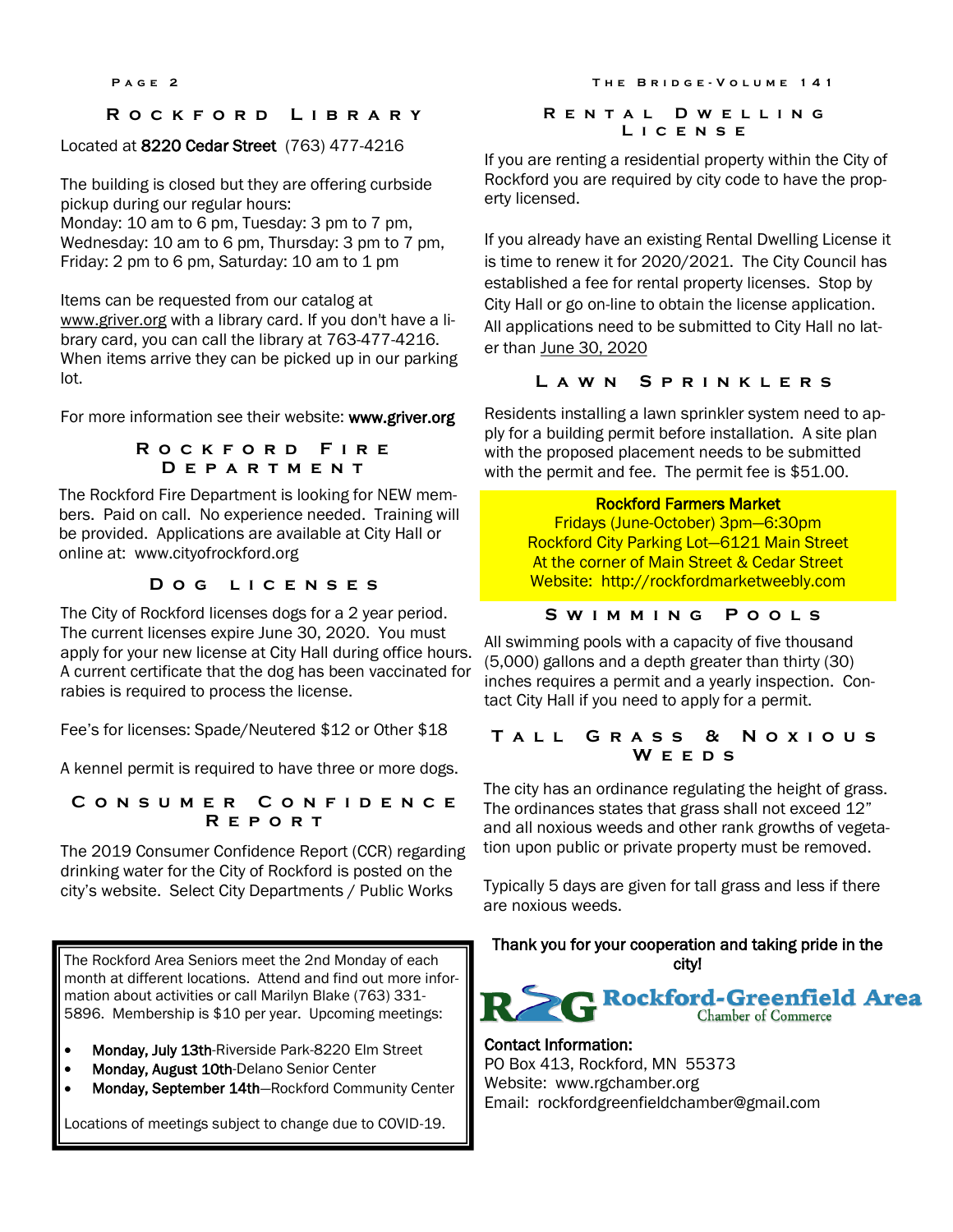Rockford residents will be able to vote for: one mayor (4 year term) and two council members (4 year term). Filing for candidacy starts on Tuesday, July 28, 2020 during office hours until Tuesday, August 11, 2020. City Hall will be open until 5pm on August 11th. The filing fee is \$2.00.

If you are a new resident to the City of Rockford, recently turned 18 or have not voted in the last four years, we encourage you to go online to www.sos.state.mn.us and complete a Voter Registration Application. You may also register to vote on Election Day, but make sure you have ID such as a current driver's license or MN ID card with your correct address. If you have not changed your driver's license you must have a current utility bill and your license. Last day to pre-register for the Primary Election is Tuesday, July 21, 2020 and Tuesday, October 13, 2020 for the General Election.

Absentee voting begins Friday, June 26, 2020 for the Primary Election and Friday, September 18, 2020 for the General Election. *Absentee ballots will NOT be available at City Hall.* Applications to request an absentee ballot are available on the City website (Election tab), at City Hall, 6031 Main Street, or in person at the county where you live:

> Hennepin County Elections/Government Center 300 South 6th Street MC 012 Minneapolis, MN 55487-0012 Fax: 612-348-2151 / Phone: 612-348-5151 Email: hc.vote@hennepin.us

Wright County Elections 10 2nd Street NW, Room 230 Buffalo, MN 55313-1195 Fax: 763-682-7873 / Phone: 763-682-7578 Email: elections@co.wright.mn.us

All Rockford residents in Hennepin County and Wright County vote at the Rockford Community Center, 7600 County Road 50 (Rebecca Park Trail), Rockford. The polls will be open at 7:00 am until 8:00 pm.

# Primary Election, Tuesday—August 11, 2020 General Election, Tuesday—November 3, 2020

If you are interested in serving as an Election Judge, please contact City Hall or go on the website and complete the Election Judge Survey. WE NEED YOU!



# **E l e c t i o n I n f o r m a t i o n** Water Conservation Tips for Lawn and Yard:

• Morning is the best time to water most lawns. Before 10:00am is best of all because rising heat later on tends to steal a lot of water by evaporation. Another benefit is that grass and leaves have a chance to dry off quickly. Evening or night-time watering leave the grass wet and can allow lawn diseases to develop.

• A lush green lawn requires 1 to 1 1/2 inches of water a week. Keep in mind the amount of rainfall that might fall on your yard and adjust your watering schedule accordingly.

If you let your grass grow to about  $2 \frac{1}{2}$  to 3 inches in the summer, water loss will be reduced because the blades will provide shade for the roots.

• Avoid watering when windy or in the heat of the day.

• Don't allow sprinklers to run unattended. Use a timer as a reminder when it's time to move or turn off the sprinkler.

• Lawns that are frequently aerated absorb water better.

• High nitrogen fertilizers stimulate lawn growth and increase water requirements.

• Thatch build-up in a lawn can create a rapid run-off situation. Every spring the lawn should be raked and dead grass removed.

• Sprinklers throwing large drops in a flat pattern are more effective than those with fine, high sprays.

• Forget about watering streets, walks and driveways. They don't grow a thing.

• Mulch shrubs and other plantings so the soil holds moisture longer.

• When possible, flood irrigate vegetables and flower gardens rather than using sprinklers. Irrigation allows deeper soaking with less water. Sprinklers result in high evaporation loss of water.



**W a t e r i n g B a n**

The City has an even/odd watering band which is determined by your address. For instance, if your address is an odd number, you may water outdoors on odd numbered days of the month. City Staff and the Sheriff's Department will enforce the water ban. Anyone found in violation of this ban will be fined or prosecuted as a misdemeanor.